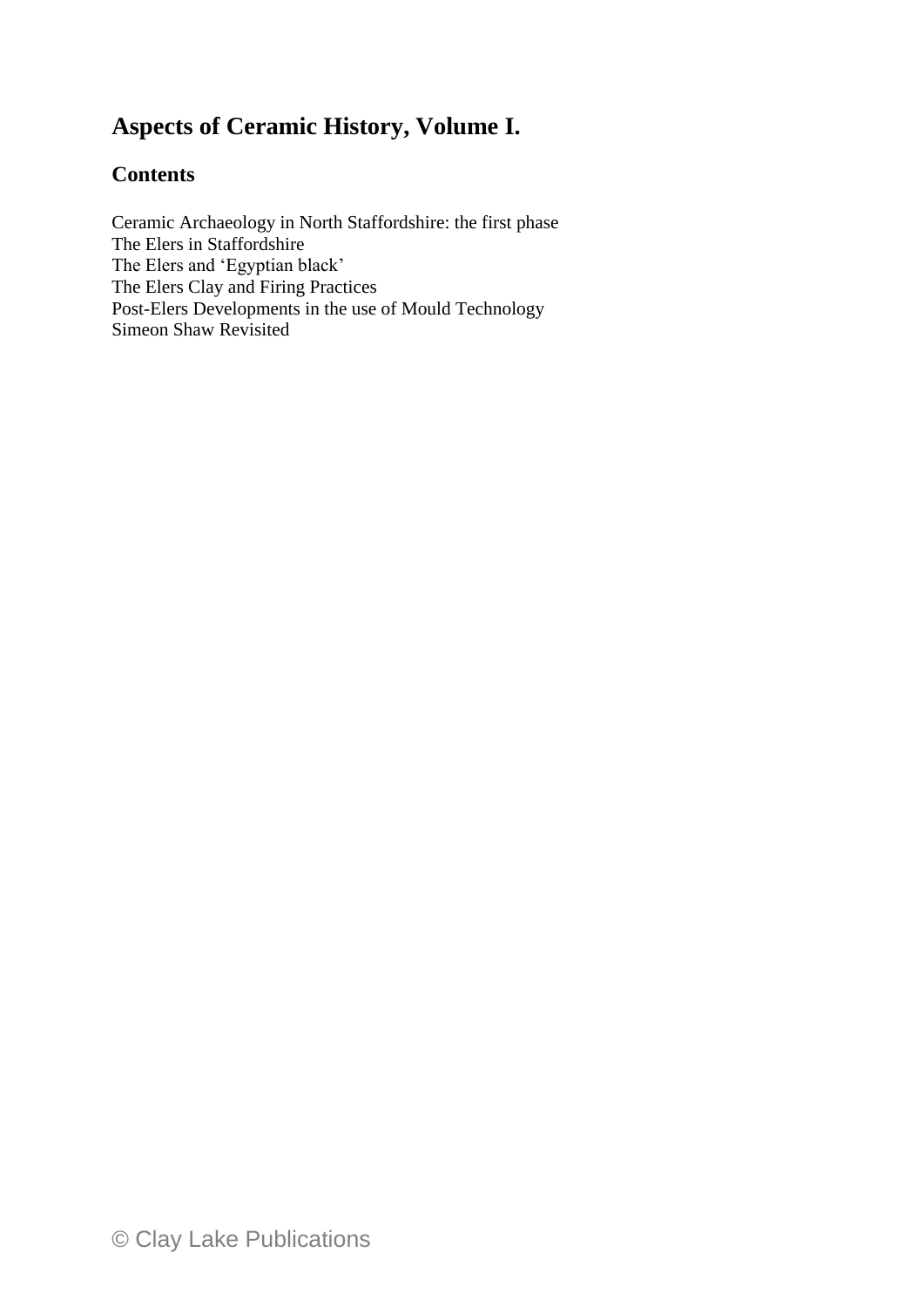I became aware of the Elers brothers' reputation as important transitional figures in the history of Staffordshire ceramics at an early stage in my museum career. Their name appeared in almost every account of the industry's early development. When their work was discussed writers would invariably include illustrations of what they believed to be examples. The captions to these illustrations usually said either 'Elers type' or 'Elers/Dwight. It struck me at the time that the importance attached to their influence on ceramic developments in Staffordshire was hardly compatible with the uncertainty that seemed to surround the identification of wares actually made by them. It was obvious that wares called 'Elers' or' Elers type', by some nineteenth and early twentieth century writers, could not have been their work not least because stylistically they were much later than the Elers' potting activities in the region.

When one is faced with an absence of reliable three- dimensional evidence there is an increased dependency on what may be rare documentary sources. The main documentary source, published that is, was Simeon Shaw's History of the Staffordshire Potteries of 1829. Unfortunately, Shaw, probably for reasons relating to cost, failed to include any illustrations. John Ward's History of the Borough of Stoke-on-Trent, published in 1843, does include an engraved illustration of what tradition tells us was the Elers' residence, namely Dimsdale Hall, but nothing of their actual products.

So what does Shaw say about them, the Elers that is? He leaves the reader in no doubt about their alleged impact on a community unaccustomed to outsiders, especially when the outsiders in question happened to be from a foreign country. He tells us that;

'About 1690, Messrs Elers settled at Bradwell, from Nuremberg, where they had a small manufactory, and according to tradition, another at Dimsdale, both in very secluded situations, and at a distance from the public roads; scarcely discernible from Burslem, and only partially so from the manufactories at Red Street.'(1)

I should mention that Red Street is an area located in the nearby village of Chesterton. Little is known about the 'manufactories' Shaw refers to. He continues with;

'Here for some time, the brothers made Red unglazed teapots, merely of the fine red clay of Bradwell, and a small proportion of the ochreous clay from Chesterton, to vary the shade; and also Black Porcelain, or Egyptian, by adding manganese in proportions agreeable to the dark shade wished for.'(2)

He goes on to write about the secrecy that allegedly surrounded their work, and employment of people he describes as being 'most ignorant and stupid persons.'

Shaw's story of the Elers was clearly based upon handed down information, in other words oral evidence. It is relevant to mention that in the preface to his book he informs the reader that;

'This volume originated in the Reminiscences of many aged Persons who had witnessed the time and manner in which the Art of Pottery had attained much of its importance.'(3)

However, on page 121 he provides details concerning an event of his own times involving two leading potters, namely Enoch Wood and J Riley. He records the incident as follows;

'We have obtained the following information concerning the oven which has been mentioned as having cast forth such tremendous volumes of smoke and flame, as were terrific to the inhabitants of Burslem, and occasioned that misunderstanding and persecution which ultimately caused Messrs Elers to quit their residence. The oven itself had five mouths, but neither holes over the inside flues or bags, to receive the salt, had any been used by them, or scaffold on which the person might stand to throw it in. The foundations were very distinctly to be seen in 1808, tho' now covered by an enlargement of the barn. E Wood and J Riley both separately measured the inside diameter of the remains at about five feet; while the ovens of the same date in Burslem were ten or twelve feet.'

Armed with this interesting information I visited Bradwell Hall Farm in the spring of 1955. As a mere seventeen year old at the time it would not have been entirely unreasonable if the then owner of the farm had given my enquiries short shrift. In actuality I could not have dreamt of a better response. Mr Twigge not only gave me total access to all areas of the farm but also allowed me to dig a series of trial holes.

The barn mentioned by Shaw had long since been replaced by a prefabricated structure. This proved to be an advantage because it allowed me to investigate the area originally occupied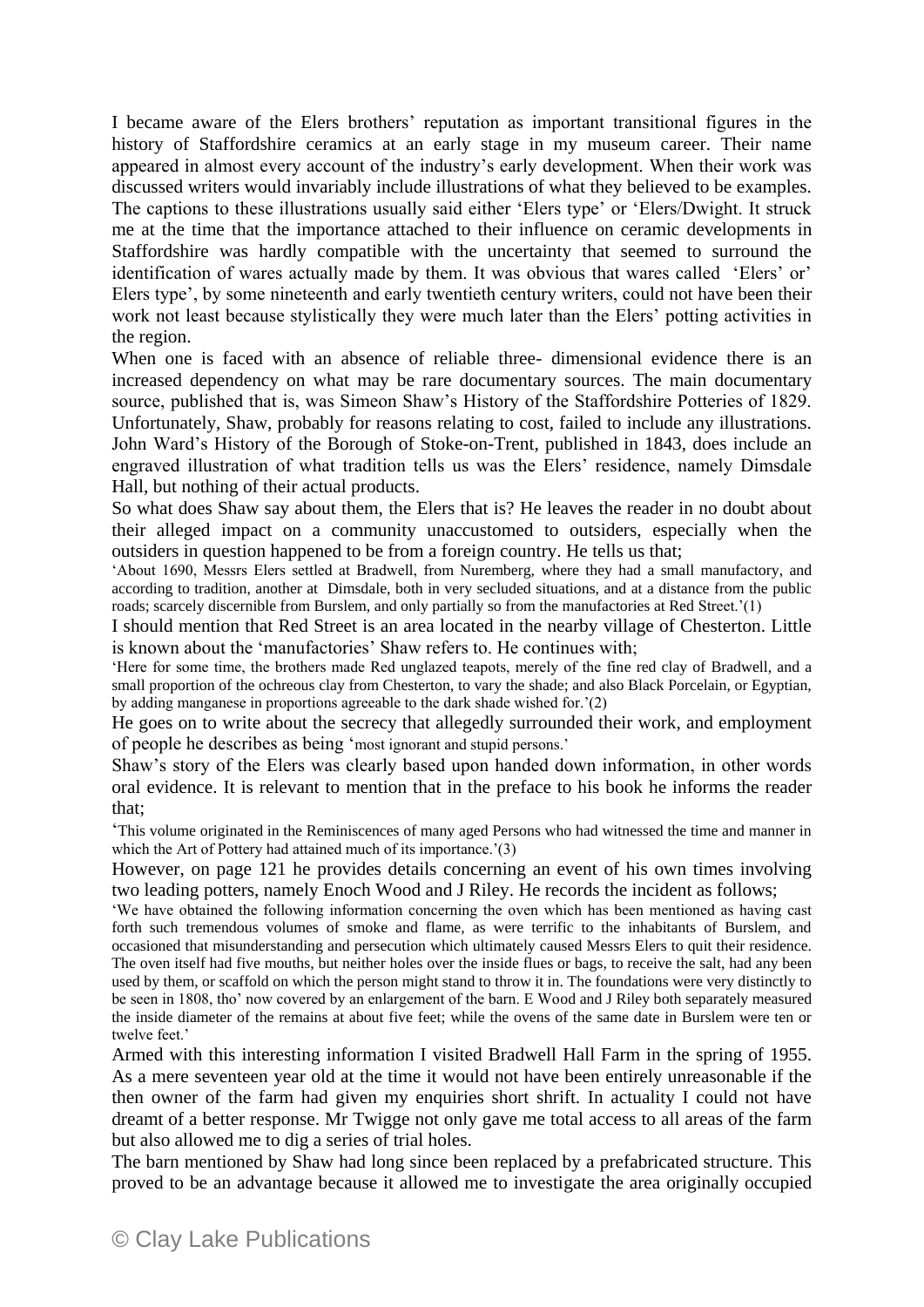by what Shaw described as having been seen by Wood and Riley. Despite digging down several feet there was, unfortunately, no trace of the oven's foundations. This stage of my investigations was not totally without results in that I unearthed more than a dozen small fragments of their red stoneware. The true significance of these fragments was to materialize some twenty years later when I resumed my work on the Elers.

Additional trial holes were dug in the summer of 1955 in other areas of the farm, including what is claimed to have been the moat. Unfortunately, no evidence of early structures was found. However, the number of red stoneware wasters recovered reached a total of seventy. A base fragment from a German grey salt-glazed stoneware mug was the single exception to an otherwise small collection of red stoneware fragments.

My trial excavations at Bradwell Hall were brought to a premature end because to have continued the work would have proved too disruptive to the routine of a busy working farm. It was after an absence of some twenty years that I returned to the site. The mid 1970s saw a temporary halt to Hanley Museum's role as a public service apart from responding to postal enquiries, a state of semi limbo brought about by the beginning of a building programme that would ultimately lead to the museum's re-opening in 1981. This restricted public service meant that for the first time we were able to research in depth certain aspects of the museum's collections. For my own part I took advantage of the situation to renew my interest in the Elers.

As a starting point I re-read a paper by the eminent ceramic historian, William Honey that he had delivered to the English Ceramic Circle in 1932.(4) Honey's main objective in writing the paper was to separate the surviving red stonewares that were stylistically characteristic of the late seventeenth century from red stonewares that were clearly eighteenth century in date. It is much to William Honey's credit that subsequent events largely confirmed his attributions. His paper succeeded in going further than any previous contributor to the subject of early English red stonewares. He was not, however, able to say which pieces were Elers and which were from John Dwight's Fulham Pottery.

The positive thing for me that stemmed from reading this paper was that it succeeded in re igniting my interest in the subject. Like Honey I divided, in this instance, Hanley Museum's red stonewares into two groups, namely wares that were clearly of eighteenth century date and pots that on stylistic grounds were more typical of patterns current in the seventeenth century. As with other writers on the subject William Honey described the pseudo Chinese seal marks found on some red stonewares from the time of the Elers to the late eighteenth century, and came to the conclusion that they were of little help with regard to the business of making specific attributions. R.L.Hobson in his Guide to English Pottery and Porcelain Collections in the British Museum, published 1904, came to a similar conclusion. On this subject he writes; 'No marks were used by the Elers, except perhaps, those imitation Chinese seal marks which are found on red ware of all periods, consequently the identification of their work is very difficult.'

By a process of elimination I found that by setting aside pieces that were obviously post 1750, for example, the engine turned red stonewares attributed to Wedgwood's Burslem period, I was left with three pots in the museum's collection that matched those dated by Honey to the late seventeenth century. A cursory examination revealed that all three items were very similar in colour with finely turned foot rims or bands in relief, and sprigged ornamentations of a pseudo oriental type. I was struck by the fact that there was an obvious difference between their inner and outer surfaces. Upon examining them much more carefully it became apparent that the throwing rings found on many wares from all periods were absent. This was, of course, to be expected where lathe turning had been applied but on all three examples, a mug, a tea bowl, and possibly what was a finger bowl, the benefits of turning had not been used on their inner surfaces. This feature is easily explained when one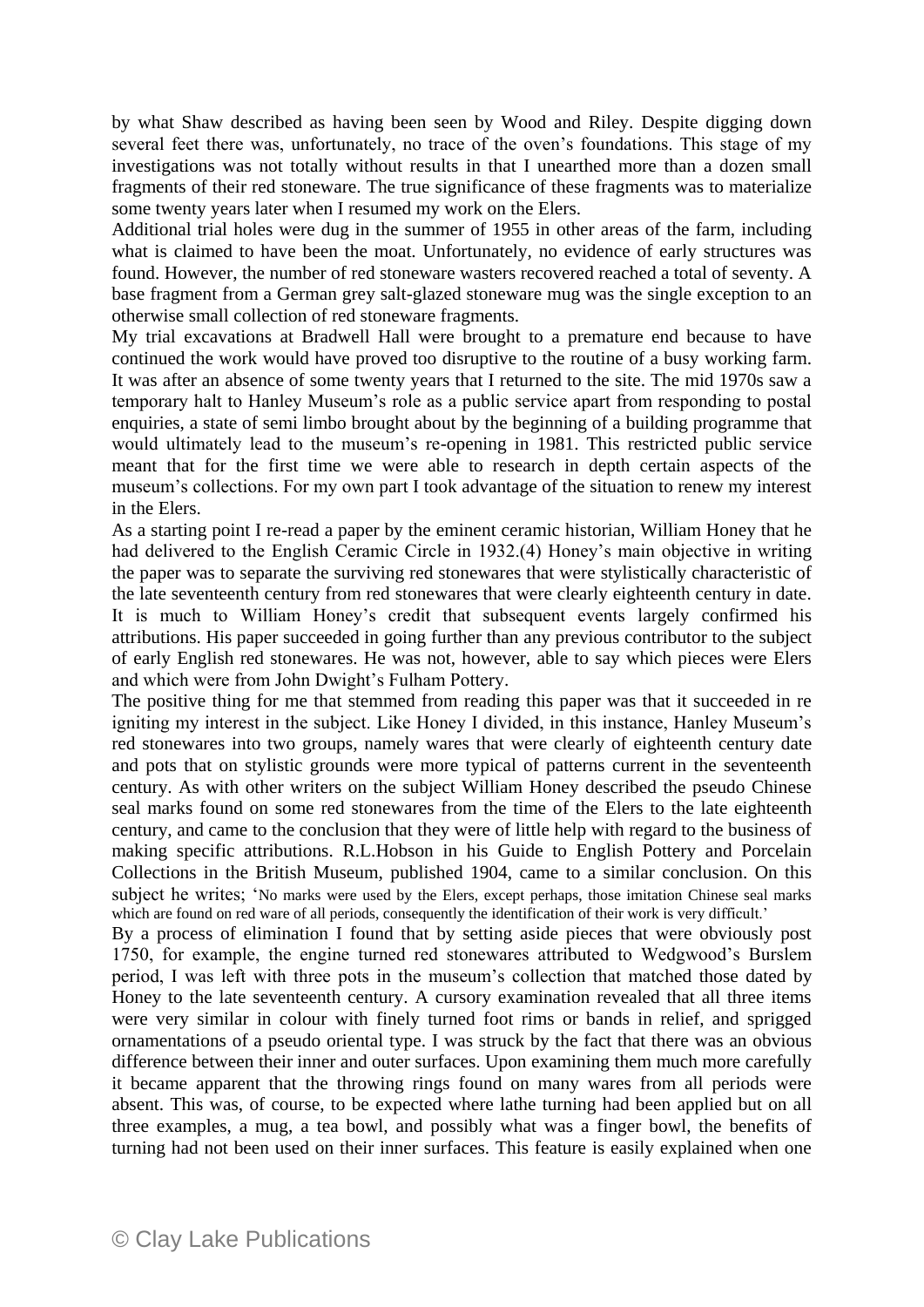considers the finishing processes that would have been applied by the Elers. In this connection Shaw tells us that;

'No research has ascertained the time, or the person, to whom must be assigned the truly important improvement of turning on the lathe. There has been mention that it was suggested by the method of turning Ornaments from Spar in Derbyshire; and another suggestion is that Messrs Elers introduced it in about  $1692$ .'(5)

In turning a pot in a lathe, or on a potter's wheel, a cone, either of wood or clay, is needed to hold the piece firm while it is being spun during the process of removing unwanted clay. Given that the most obvious feature seen on fine red stonewares is their smooth, almost blemish free surface, broken only by the presence of applied reliefs, producing an inner surface of equivalent quality posed obvious difficulties. In other words smoothing, for example, the inside of a bowl was done with either a piece of dampened cloth or the turner's fingers instead of in a lathe. This practice was obviously far less successful in creating a flawless finish than lathe turning. It was infact this technical shortcoming that revealed the Elers' making methods. Most other potters attempting to make fine red stonewares would automatically have opted for throwing on a wheel, followed by turning. It is important to remember that the Elers are said to have worked as silversmiths prior to taking up stoneware production.

The only explanation for the grainy surface, and small blow holes on the tea ware's inner surface is that they had been formed by casting. Now, casting with slip or liquid clay was until then an innovation that had been attributed to an early nineteenth century potter named Tendelle. He had discovered that certain chemicals from the alkali group were dramatically effective in converting a mixture of clay with a small amount of water into a creamy consistency. Was it at all possible that the Elers had anticipated Tendelle's discovery by at least a century?

My sudden interest in slip casting prompted the memory of seeing a reference to the link between this technique and the Elers in a published source. Upon checking my then reading list I remembered that what was little more than a vague memory turned out to be a couple of paragraphs in the Rhead brothers' book mentioned earlier. In short they were being very dismissive of information contained in a letter written by Josiah Wedgwood. This is what they had to say on the subject;

'The saltglazing is a controversial matter, but Wedgwood's statement that the Elers made ware ''by casting it in plaster moulds and turning it on the outside upon lathes'' is astounding. To turn cast ware upon a lathe is a feat so difficult as to be nearly impossible. And there can be no compensating advantages.'(7)

Now, while the Rheads were experienced ceramic designers and, therefore, supposedly well versed in manufacturing principles, they made the unfortunate error of evaluating

Wedgwood's account in the context of late nineteenth century industrial methods.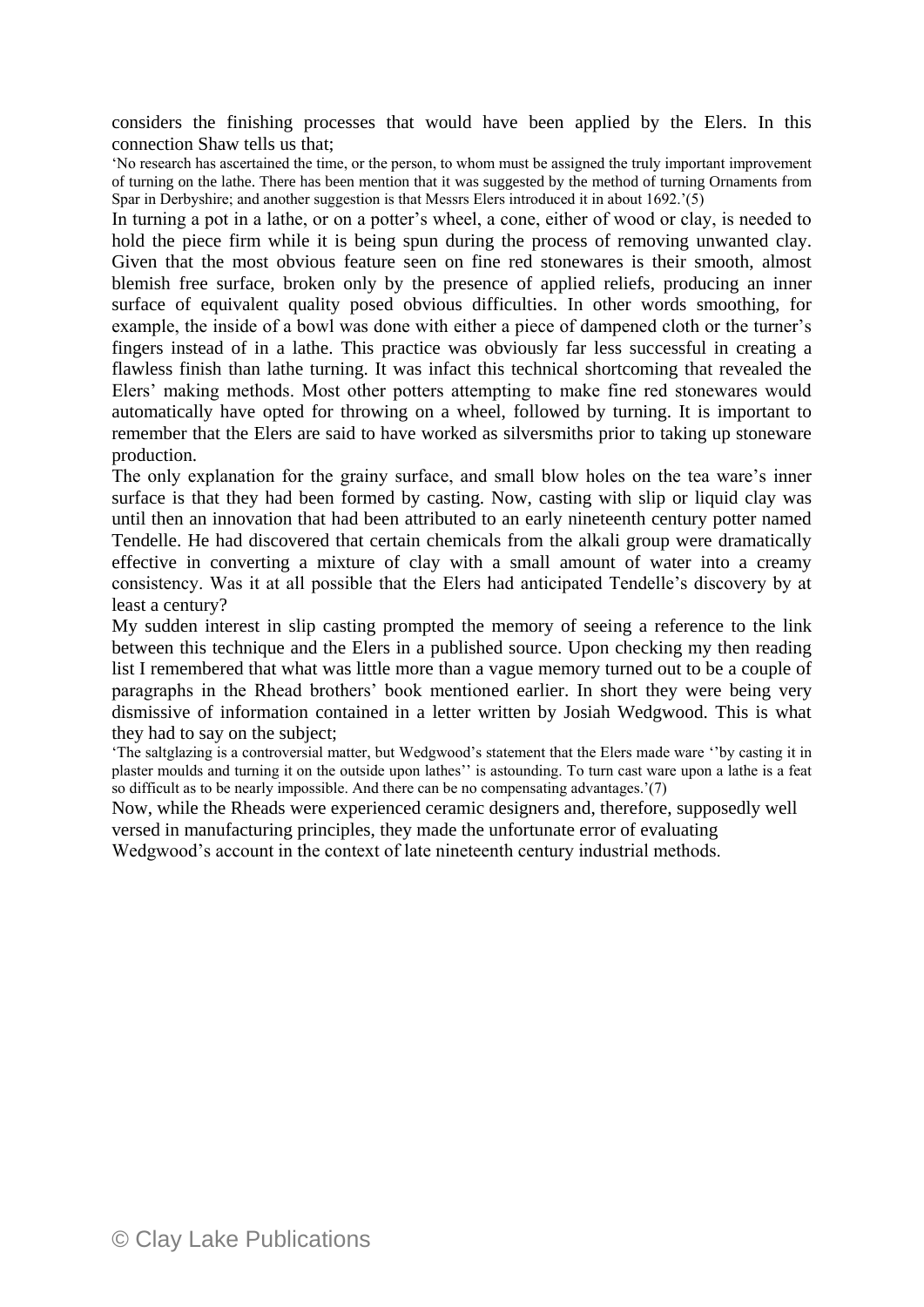# **Aspects of Ceramic History, Volume II.**

#### **Contents:**

Ceramic Manufacture & the Factory System Mechanisation & Steam Power in the Factory System Early Descriptions of Ceramic Production The Technical Characteristics of Ceramics as a Guide To Attribution & Dating; their potential and limitations Restoration, Reproductions and Fakes